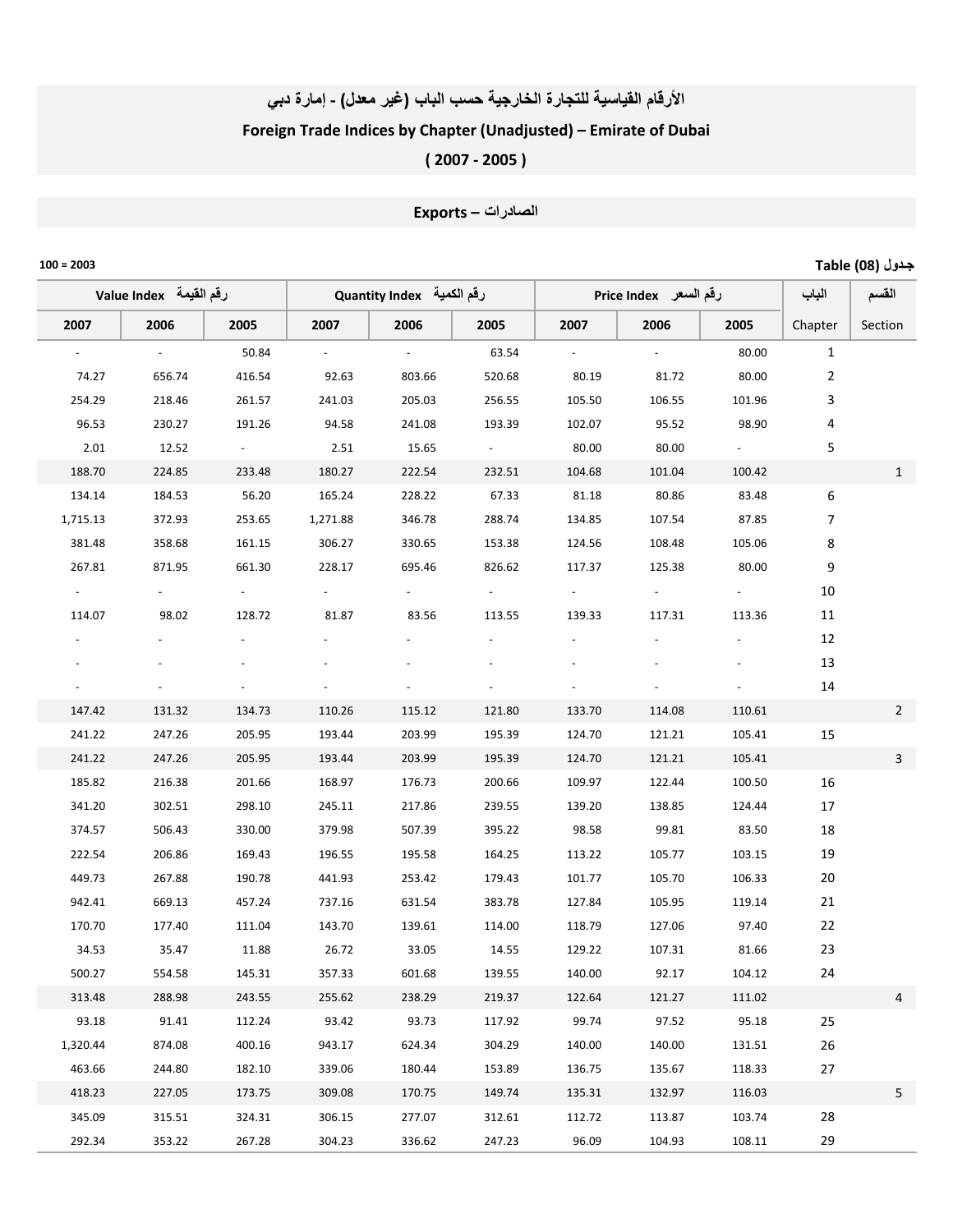## تابع جدول (08) Cont't Table

|                     | لرقم القيمة   Value Index |                     | رقم الكمية Quantity Index |                     |                     | رقم السعر Price Index |                     |                     | الباب   | القسم          |
|---------------------|---------------------------|---------------------|---------------------------|---------------------|---------------------|-----------------------|---------------------|---------------------|---------|----------------|
| 2007                | 2006                      | 2005                | 2007                      | 2006                | 2005                | 2007                  | 2006                | 2005                | Chapter | Section        |
| 226.35              | 177.01                    | 151.56              | 178.28                    | 154.91              | 144.98              | 126.96                | 114.27              | 104.54              | 30      |                |
| 271.25              | 177.72                    | 79.27               | 269.12                    | 176.24              | 77.41               | 100.79                | 100.84              | 102.40              | 31      |                |
| 254.09              | 248.17                    | 211.91              | 225.54                    | 226.01              | 193.08              | 112.66                | 109.80              | 109.75              | 32      |                |
| 249.67              | 159.11                    | 178.81              | 230.68                    | 172.24              | 162.06              | 108.23                | 92.38               | 110.34              | 33      |                |
| 333.69              | 462.76                    | 274.00              | 347.71                    | 464.36              | 278.72              | 95.97                 | 99.66               | 98.30               | 34      |                |
| 487.33              | 403.48                    | 180.88              | 447.38                    | 414.71              | 195.13              | 108.93                | 97.29               | 92.70               | 35      |                |
| 27.39               | 133.54                    | 107.63              | 30.13                     | 156.08              | 118.31              | 90.92                 | 85.56               | 90.97               | 36      |                |
| $\sigma_{\rm{max}}$ | $\sim$                    | $\omega_{\rm{max}}$ | $\omega_{\rm{max}}$       | $\sim 100$          | $\sim 10^{-1}$      | $\omega_{\rm{max}}$   |                     |                     | 37      |                |
| 223.08              | 205.01                    | 180.11              | 197.93                    | 187.62              | 183.26              | 112.71                | 109.27              | 98.28               | 38      |                |
| 251.56              | 220.20                    | 192.00              | 230.21                    | 215.28              | 182.49              | 109.27                | 102.28              | 105.21              |         | 6              |
| 330.43              | 240.50                    | 224.15              | 260.26                    | 200.91              | 189.57              | 126.96                | 119.71              | 118.24              | 39      |                |
| 426.45              | 345.19                    | 255.65              | 331.95                    | 265.74              | 221.22              | 128.47                | 129.90              | 115.57              | 40      |                |
| 333.87              | 244.24                    | 225.27              | 262.82                    | 203.22              | 190.70              | 127.03                | 120.18              | 118.13              |         | $\overline{7}$ |
| 140.83              | 69.87                     | 59.90               | 159.61                    | 84.39               | 67.56               | 88.23                 | 82.80               | 88.66               | 41      |                |
| 514.00              | 1,057.33                  | 197.17              | 414.02                    | 829.20              | 167.05              | 124.15                | 127.51              | 118.03              | 42      |                |
| $\sigma_{\rm{max}}$ | $\sim$                    | $\omega_{\rm{max}}$ | $\sigma_{\rm{max}}$       | $\sim 100$          | $\omega_{\rm{max}}$ |                       | $\sigma_{\rm{max}}$ |                     | 43      |                |
| 164.02              | 131.23                    | 68.59               | 175.42                    | 130.67              | 73.86               | 93.50                 | 100.43              | 92.86               |         | $8\phantom{1}$ |
| 208.82              | 461.20                    | 394.00              | 221.26                    | 409.98              | 308.00              | 94.38                 | 112.49              | 127.92              | 44      |                |
|                     | $\sim$                    |                     |                           |                     |                     |                       |                     |                     | 45      |                |
|                     | $\sim$                    | $\sim$              |                           |                     |                     |                       |                     |                     | 46      |                |
| 208.82              | 461.20                    | 394.00              | 221.26                    | 409.98              | 308.00              | 94.38                 | 112.49              | 127.92              |         | 9              |
| 193.59              | 129.82                    | 120.40              | 161.26                    | 120.71              | 116.13              | 120.05                | 107.55              | 103.68              | 47      |                |
| 298.81              | 262.95                    | 181.56              | 274.81                    | 255.62              | 176.60              | 108.73                | 102.87              | 102.81              | 48      |                |
| 2,021.10            | 1,050.34                  | 1,478.73            | 1,446.91                  | 802.69              | 1,061.77            | 139.68                | 130.85              | 139.27              | 49      |                |
| 442.84              | 283.45                    | 299.69              | 350.46                    | 247.24              | 247.22              | 126.36                | 114.64              | 121.23              |         | 10             |
|                     |                           |                     |                           |                     |                     |                       |                     |                     | 50      |                |
|                     |                           |                     |                           |                     |                     |                       |                     |                     | 51      |                |
| 158.10              | 98.59                     | 83.00               | 156.62                    | 102.24              | 75.66               | 100.95                | 96.43               | 109.70              | 52      |                |
| $\omega_{\rm{max}}$ | $\omega_{\rm{max}}$       | $\omega_{\rm{max}}$ | $\omega_{\rm{max}}$       | $\omega_{\rm{max}}$ | $\sim$              | $\omega_{\rm{max}}$   | $\sim$              | $\sigma_{\rm{max}}$ | 53      |                |
| 354.61              | 566.62                    | 533.82              | 305.35                    | 464.38              | 652.66              | 116.13                | 122.02              | 81.79               | 54      |                |
| 211.58              | 154.80                    | 73.33               | 183.21                    | 143.68              | 70.64               | 115.49                | 107.74              | 103.81              | 55      |                |
| 223.18              | 226.46                    | 181.87              | 168.51                    | 188.11              | 158.99              | 132.44                | 120.38              | 114.39              | 56      |                |
| 625.90              | 370.55                    | 340.16              | 483.09                    | 326.17              | 285.85              | 129.56                | 113.61              | 119.00              | 57      |                |
| 435.34              | 348.26                    | 149.73              | 452.48                    | 395.51              | 178.63              | 96.21                 | 88.05               | 83.82               | 58      |                |
| 251.57              | 106.87                    | 223.00              | 259.60                    | 85.22               | 161.14              | 96.91                 | 125.40              | 138.39              | 59      |                |
| 560.13              | 180.36                    | 36.68               | 412.79                    | 156.65              | 31.91               | 135.69                | 115.14              | 114.93              | 60      |                |
| 88.33               | 117.38                    | 102.48              | 73.24                     | 107.42              | 99.94               | 120.60                | 109.27              | 102.54              | 61      |                |
| 37.01               | 55.61                     | 81.02               | 36.07                     | 50.67               | 71.84               | 102.62                | 109.75              | 112.77              | 62      |                |
| 404.52              | 206.50                    | 113.54              | 310.78                    | 195.57              | 127.05              | 130.16                | 105.59              | 89.37               | 63      |                |
| 89.23               | 89.42                     | 94.58               | 77.99                     | 82.52               | 87.52               | 114.40                | 108.36              | 108.06              |         | 11             |
| 1,235.24            | 1,378.33                  | 525.24              | 1,421.72                  | 1,561.64            | 543.32              | 86.88                 | 88.26               | 96.67               | 64      |                |
| 99.24               | 18.57                     | 111.20              | 81.83                     | 18.11               | 80.16               | 121.29                | 102.54              | 138.72              | 65      |                |